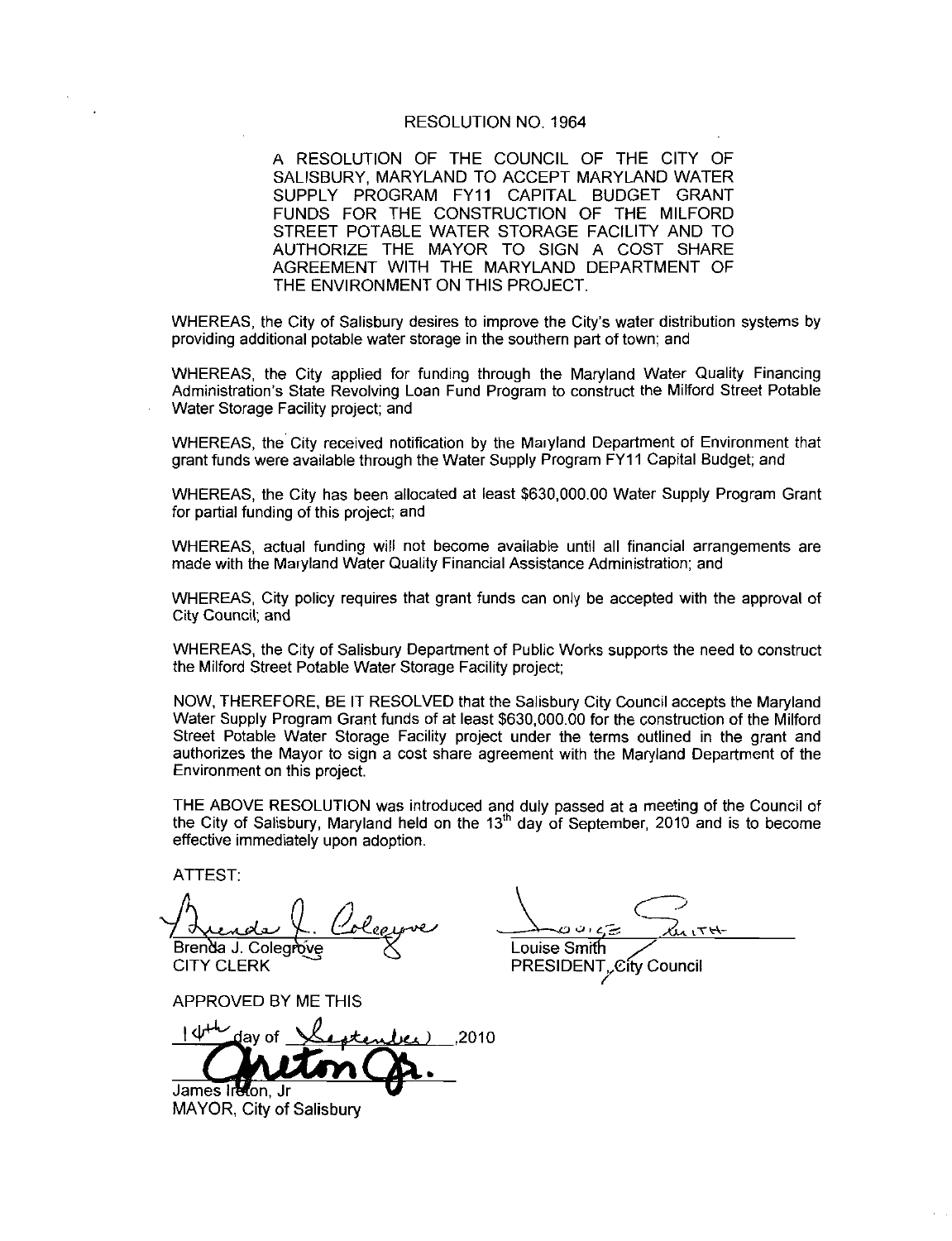

25 NORTH DIVISION STREET Tel: 410-548-3170<br>Tel: 410-548-3170<br>Tel: 410-548-3170 Tel: 410-548-3170<br>Fax: 410-548-3107

JAMES IRETON, JR. MAYOR

JOHN R. PICK JOHN R. PICK<br>CITY ADMINISTRATOR<br>LORÉ CHAMBERS

LORÉ CHAMBERS<br>ASSISTANT CITY ADMINISTRATOR

### MARYLAND

PUBLIC WORKS TERESA GARDNER P.E. **DIRECTOR** 

To

Mr. John Pick, City Administrator

Subject Milford Street Potable Water Storage Facility Project Grant

Date: August 26 2010

SPW requests that the attached Resolution and Cost Share Agreement for the acceptance of a \$630,000.00 grant to partially fund the construction of the Milford Street Potable Water Storage Facility project be added to the next available City Council meeting agenda

The 2008 Water and Wastewater Facilities Plan identified the need for additional finished The 2008 Water and Wastewater Facilities Plan identified the need for additional finished<br>water storage on the south side of the City to improve water quality and water pressure<br>throughout the City. Based on these findings throughout the City. Based on these findings, SPW applied for MDE funding to build a 1.5 million gallon elevated water storage tank.

To date, the funding sources for this project include:

- 
- Maryland Drinking Water State Revolving Fund low interest loan<br>\$630,000 Maryland Water Supply Program Grant for a total but the City. Based on these findings, SPW applied for MDE funding to build a 1.5<br>allon elevated water storage tank.<br>the funding sources for this project include:<br>Maryland Drinking Water State Revolving Fund low interest l تا 1941<br>\$630,000<br>\$3,182,000 \$3,182,000<br>This project includes construction of a new 1.5 million gallon elevated storage tank at the

Milford Street site in the southern part of the water system The Milford Street site is This project includes construction of a new 1.5 million gallon elevated storage tank at the Milford Street site in the southern part of the water system. The Milford Street site is approximately 0.57 acres and is owned by between Powers Street, Wayne Street and South Division Street (see the attached site plan). Maryland Drinking Water State Revolving Fund low interest<br>  $$630,000$  Maryland Water Supply Program Grant for a<br>  $$3,182,000$ <br>
This project includes construction of a new 1.5 million gallon ele<br>
Milford Street site in the Milford Street site in the southern part of the water system. The Milford Street site is<br>approximately 0.57 acres and is owned by the City. The site is located north of Milford Street<br>between Powers Street, Wayne Street an

The City Finance Department is currently working to develop a bond ordinance that will be presented to the City Council to accept the \$2,552,000 loan. In addition to approving the attached Resolution and Cost Share Agreement SPW requests that the City Council authorize the Mayor to sign the appropriate project documents in the future Once the resolution is approved, the attached cost-share agreement between MDE and the City will need to be signed by the Mayor and returned to MDE mail at Universalisation and is owned between Powers Street, Wayne Street<br>The engineer's estimate for this project The engineer's estimate for this project<br>The City Finance Department is curre<br>presented to the City Council

For any additional questions you may have, I can be reached at (410) 548-3170 or by e-<br>mail at lbeauchamp@ci.salisbury.md.us.

Sincerely Lee Beauchamp, P.E.

Project Engineer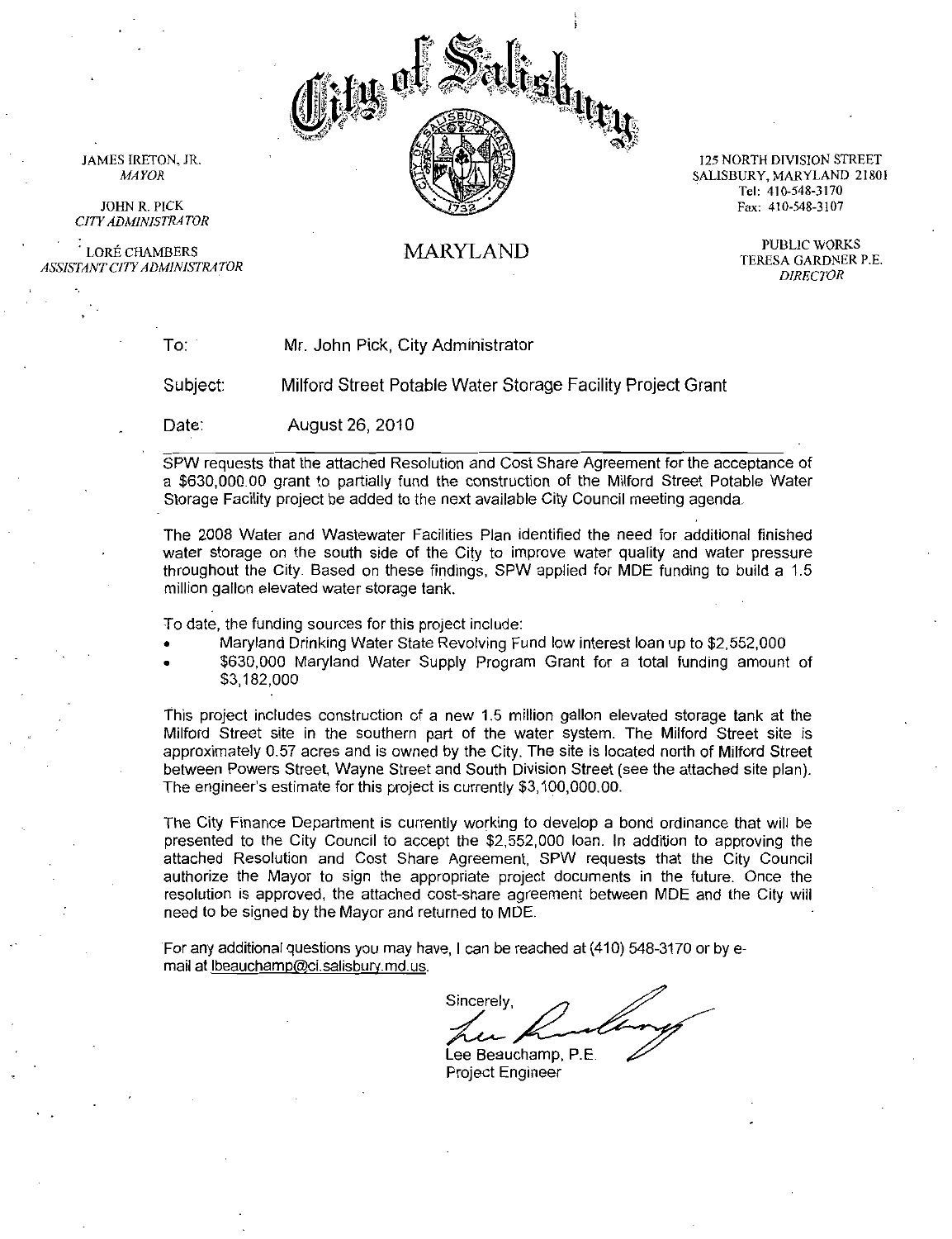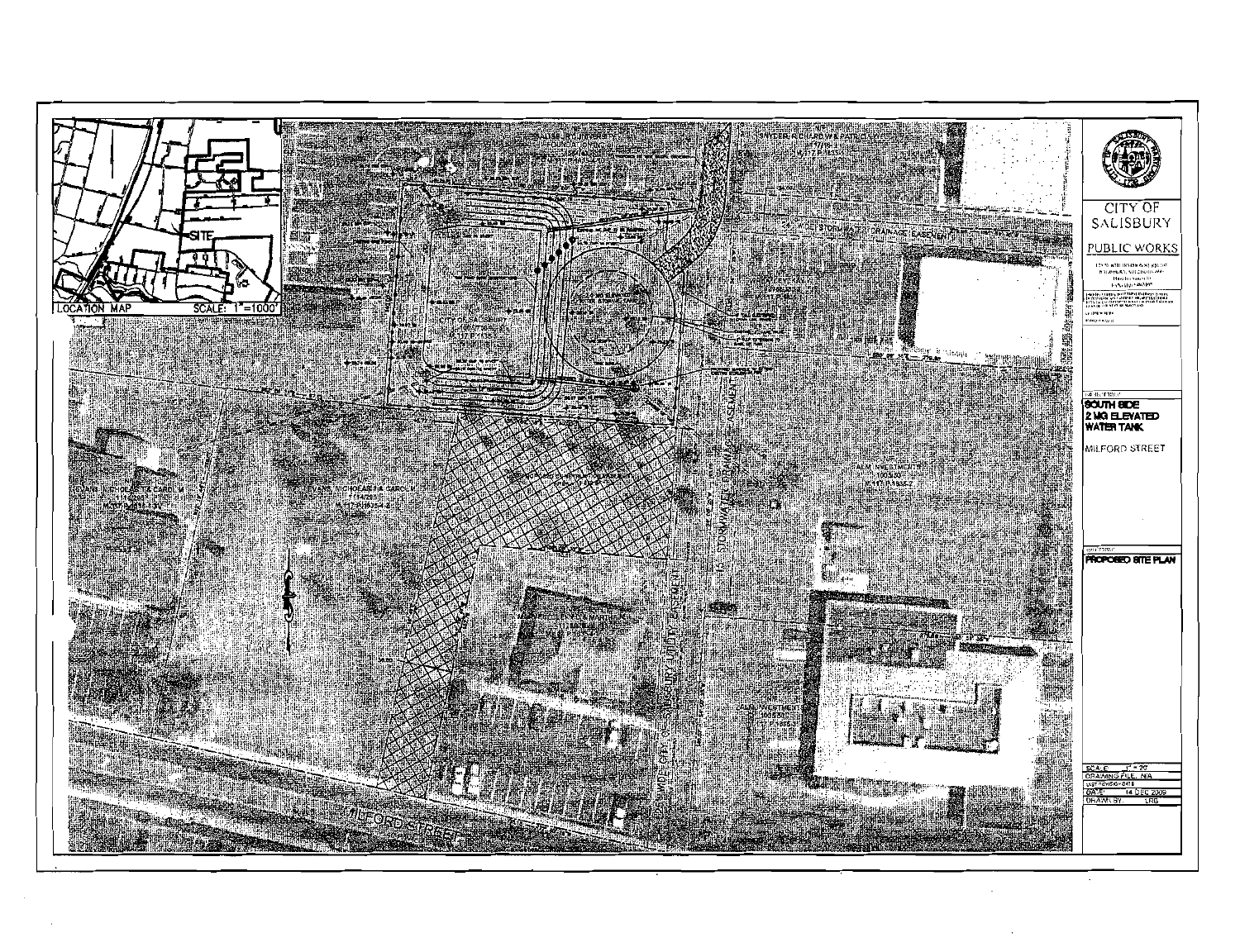

MARYLAND DEPARTMENT OF THE ENVIRONMENT

MARYLAND DEPARTMENT OF THE EN<br>
1800 Washington Boulevard • Baltimore MD 21230<br>
MDE 410-537-3000 • 1-800-633-6101<br>
iartin O'Malley<br>
overnor<br>
mthony G. Brown<br>
eutenant Governor<br>
(all - 2 2010) MDE 1800 Washington Boulevard • Baltimore MD 21230<br>MDE 410-537-3000 • 1-800-633-6101<br>Martin O'Malley<br>Governor

Martin O'Malley Shari T. Wilson

 $\frac{1}{2}$  and  $\frac{1}{2}$   $\frac{1}{2}$   $\frac{1}{2}$   $\frac{1}{2}$   $\frac{1}{2}$   $\frac{1}{2}$   $\frac{1}{2}$   $\frac{1}{2}$   $\frac{1}{2}$   $\frac{1}{2}$   $\frac{1}{2}$   $\frac{1}{2}$   $\frac{1}{2}$   $\frac{1}{2}$   $\frac{1}{2}$   $\frac{1}{2}$   $\frac{1}{2}$   $\frac{1}{2}$   $\frac{1}{2}$   $\frac{1}{2}$   $\frac{1}{2$ 

Mr Lee Beauchamp Project Engineer Mr. Lee Beauchamp, Project Engineer Salisbury Department of Public Works 125 N. Division Street, Room 202<br>Salisbury, MD 21801

RE: WSG 07.23 Milford Street 2 MG Elevated Water Storage Tank

Dear Mr. Beauchamp:

Enclosed please find a cost-share agreement, between the Maryland Department of the Environment (MDE) and<br>City of Salisbury, along with a Conditions of Financial Assistance Award form for the above-referenced project. Please have the cost-share agreement and the form signed and returned to the Engineering & Capital Projects Program. These documents are prerequisites for obtaining the Maryland Board of Public Works (the Board) approval of the allocated \$630,000 grant funds. Once the approval of the Board is secured, we will provide you a copy of the executed Agreement for your records. Enclosed please find a cost-share agreement, between the Maryland Department of the Environment (MDE) and<br>City of Salisbury, along with a Conditions of Financial Assistance Award form for the above-referenced project.<br>Ple

There are a number of administrative and programmatic requirements associated with the State grant funds. All engineering agreements as well as construction contracts are subject to MDE approval when the grant funds are ex

It should be noted that any construction cost incurred prior to the Boards approval of the grant funds is not eligible<br>for grant assistance. Therefore, construction should not be initiated before the approval of grant fund

Also, please be advised that since the allocated grant funds exceed \$500,000, Salisbury is required to make good-<br>faith efforts to utilize Minority and Women's Business Enterprises (M/WBE) in all procurements involving gra Also, please be advised that<br>faith efforts to utilize Minor<br>funds. Additional information g and women's Business Enterprises (WW WEEF) in an procurements involved concerning the M/WBE requirements can be obtained at the MDE website Also, ple<br>faith effe<br>funds. A<br>www.me<br>Should y<br>Mr. John<br>Sincerel<br>Mehdi M<br>Water ar<br>Engineer be noted that any construction cost insurred prior to the Boards approval of the grant funds is not eligible<br>assistance. Therefore, construction should not be initiated before the approval of grant funds by the<br>asse be ad

Sh<br>Pr  $\mathbb{R}$  should be vw.mde.state.md.us/wqfa<br>buld you have any questions and/or need clarification of the above, please call me at 410-537-3724 o<br>. John Gesswein, Project Manager, at 410-537-3760.

**Sincerely**  $\mathscr{L}$ Majedr di  $\frac{\partial}{\partial t}$ 

 $M_{\text{H}}$  was  $M_{\text{H}}$  was  $M_{\text{H}}$  was  $M_{\text{H}}$  was  $M_{\text{H}}$  was  $M_{\text{H}}$  was  $M_{\text{H}}$  was  $M_{\text{H}}$  was  $M_{\text{H}}$  was  $M_{\text{H}}$  was  $M_{\text{H}}$  was  $M_{\text{H}}$  was  $M_{\text{H}}$  was  $M_{\text{H}}$  was  $M_{\text{H}}$  was  $M_{\text{H}}$  w u m Engineering and Capital Projects Program

TTY Users 1-800-735-2258<br>Via Maryland Relay Service

Secretary

Deputy Secretary

Lieutenant Governor Robert M. Summers, Ph.D.<br>Robert M. Summers, Ph.D.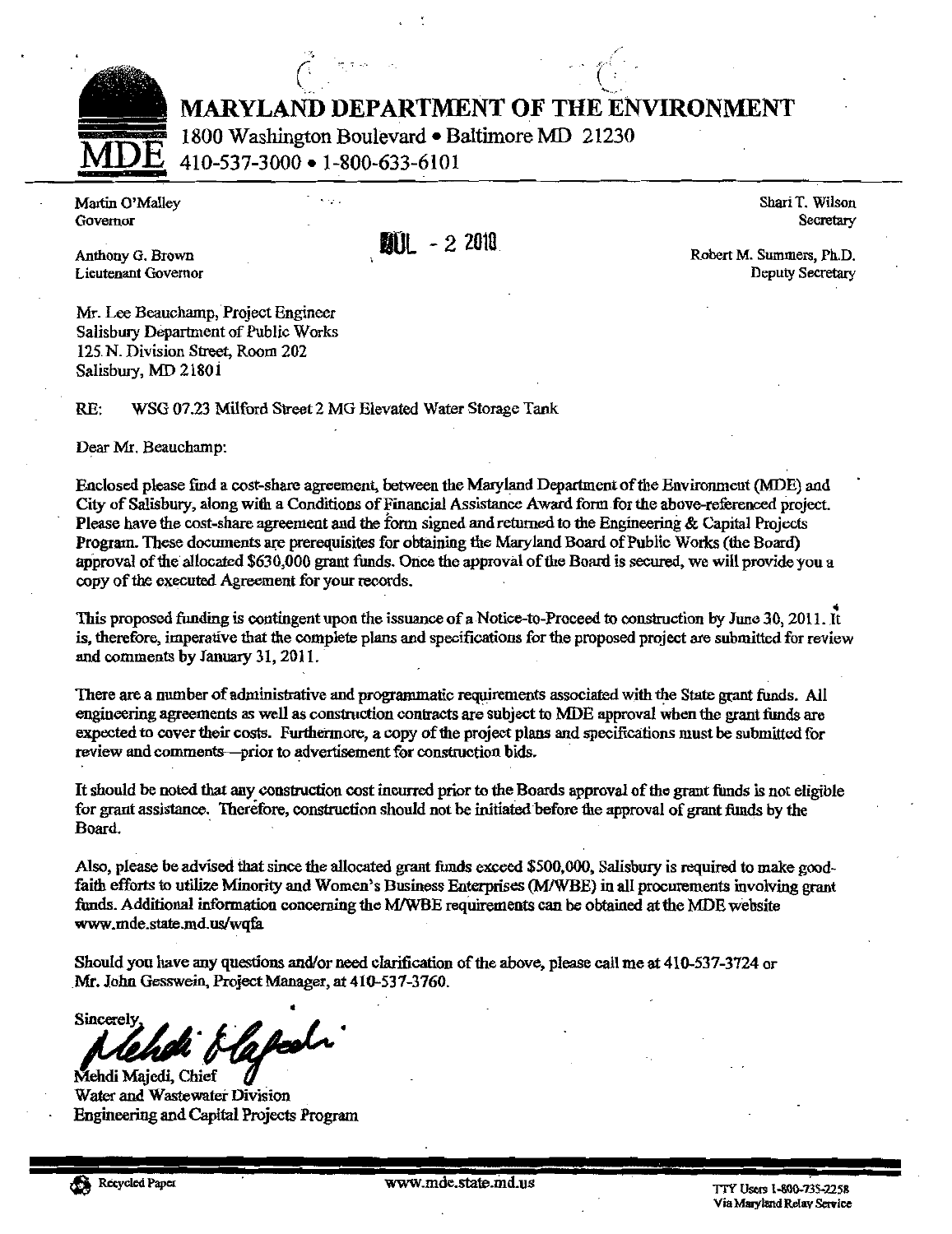## COST-SHARE AGREEMENT BETWEEN THE MARYLAND DEPARTMENT OF THE ENVIRONMENT AND THE CITY OF SALISBURY, MARYLAND

 $C_{\mathbb{C}}$ 

THIS COST-SHARE AGREEMENT is made this day of 2010, between the Office of Budget and Infrastructure Financing, a unit of the Maryland Department of the Environment (the "Department"), and the City of Salisbury, Maryland (the "Recipient").

The Department will allocate up to six hundred thirty thousand dollars (\$630,000) in State grant funds for the planning, design and construction of the proposed Milford Street Potable Water Storage Facility project. The Department may, at its discretion, provide the Recipient additional grant funds towards the total eligible project costs for the project described in the Capital Projects Financial Assistance Pre-Application dated February 25, 2009, contingent upon the availability of State funds and subject to approval by the Maryland Board of Public Works.

The completed Capital Projects Financial Assistance Pre-Application and Conditions of Financial Assistance Award are expressly incorporated herein by reference and made part of this agreement.

## MARYLAND DEPARTMENT OF THE ENVIRONMENT

Witness

By:

Terri Wilson, Director Date Office of Budget & Infrastructure Financing

#### CITY OF SALISBURY

 $\mathbf{By:}$ 

James Ireton Jr., Mayor Date City of Salisbury, Maryland

**Witness**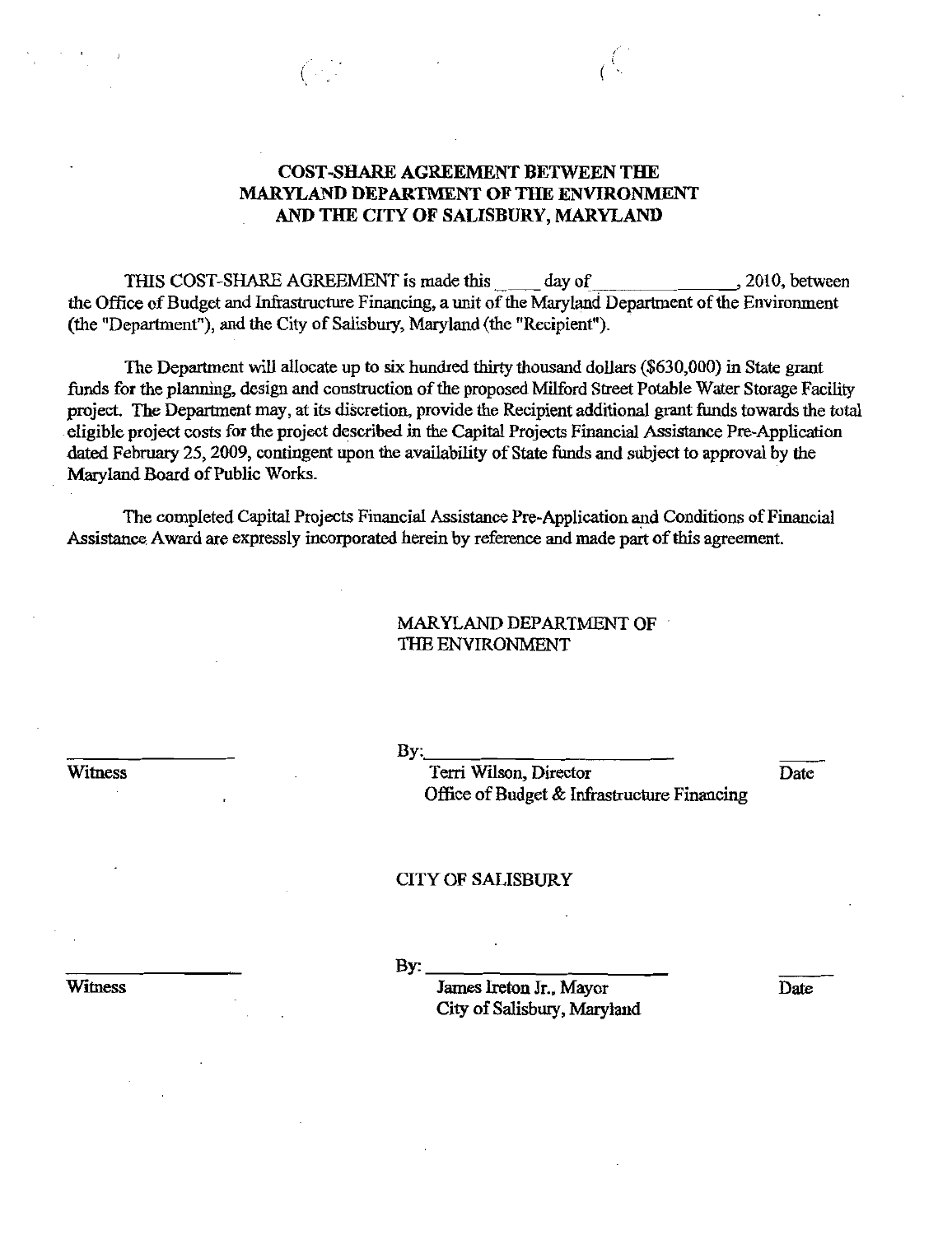# **MARYLAND DEPARTMENT OF THE ENVIRONMENT**

Engineering and Capital Projects Program 1800 Washington Boulevard • Baltimore MD 21230  $(410)$  537-3000 • 1-800-633-6101 • http://www.mde.state.md.us

# **CONDITIONS OF MDE GRANT AWARD**

Project Name:

**Project Number:** 

Upon the receipt of grants from the Maryland Department of the Environment (the "Department"), the following conditions are understood and accepted by the applicant as conditions binding upon the recipient organization.

- The recipient agrees to utilize the State grant funds for the project described in  $\mathbf{I}$ the Application for Financial Assistance and as approved by the State Board of Public Works.
- The recipient agrees to make a good faith effort to secure sufficient funds to  $2.$ cover all project costs not covered by State grant funds.
- The recipient agrees to adhere to the schedule submitted in its Application for 3. Financial Assistance and will take all appropriate actions to ensure the project phase (planning, design and/or construction) is initiated within the fiscal vear in which the state grant funds are appropriated. Failure to proceed within the funding fiscal year may result in loss of grant funding. The recipient will have an opportunity to re-apply for funding in a future year.
- The recipient agrees to submit to the Department for review all  $\blacktriangle$ Architectural/Engineering (A/E) service contracts prior to execution if state grant is to cover the costs.
- The recipient agrees to select A/E consulting firm(s) for planning, design,  $5.$ construction management/inspection and/or grant management in accordance with pertinent Local, State and Federal laws and regulations.
- The recipient agrees that it will only award a contract to an A/E consulting firm 6. upon proof of professional liability insurance in an amount reasonable and customary for the services being performed.
- 7. The recipient agrees not to advertise for bids for construction contracts prior to obtaining written approval of the plans and specifications from the Department.
- The recipient agrees to provide the Department (if requested) an updated project construction cost estimate prior to advertising for bids for construction.
- For construction contracts greater than \$100,000, the recipient agrees to procure  $\mathbf{Q}$ contractors using formal bidding procedures by advertising the request for bids in publications having appropriate widespread circulation. For contracts less than \$100,000; the recipient has the option to use the small purchase procurement procedures or the formal bidding procedures. For additional information, please contact the Department.
- 10. The recipient agrees to select the contractor for construction of the project in accordance with applicable Local, State, and Federal laws and not award a construction contract until:
	- $\mathbf{a}$ the contractor has posted a Performance Bond and a Payment Bond for 100% of the contract price (generally applicable to contracts over \$100,000 or as determined by the Department);
	- the contractor has signed the assurances provided in the "State Insert" ħ. included with the contract documents;
	- the recipient can certify that adequate A/E inspection and supervision will be provided at the construction site to ensure project construction conforms with the approved plans and specifications; and
	- đ. a written approval to award the contract has been received from the Department.
- 11. Prior to construction start, the recipient agrees to secure all necessary permits,

rights-of- way and easements, and undertake any reasonable action resulting from the environmental, design, permitting or state clearinghouse reviews.

- 12. The recipient agrees to follow best construction management and inspection practices to construct the project in accordance with plans and specifications approved by the Department.
- 13. Unless waived by the Department, the recipient agrees to post a project sign in the manner and format prescribed by the Department prior to initiating construction.
- 14. The recipient agrees to obtain prior written approval from the Department for all change orders that significantly alter the project. Change orders that do not significantly alter the project do not require prior approval; however, they must be submitted to the Department within 30 calendar days of execution if grant is to cover change order costs.
- 15. The recipient agrees to permit and assist State employees to monitor the project construction during normal working hours.
- 16. The recipient agrees to allocate sufficient funds and operate and maintain the facilities, in accordance with applicable sections of Title 9 of the Environment Article, for the purposes for which it was constructed.
- 17. The recipient agrees to provide any reasonable information concerning the project in a manner and form prescribed by the Department.
- 18. The recipient agrees to seek all payments on a reimbursement basis only, unless otherwise authorized by the Department.
- 19. The recipient agrees to maintain adequate accounting records for a period of three vears following the Department's administrative closeout of the project and make them available to the Department for inspection and audit when requested. The recipient's accounting records will at a minimum provide the following:
	- provision that the recipient must provide a detailed budget (breakdown of  $\mathbf{a}$ category and cost) including any advances on costs to be incurred;
	- b. A provision requiring the recipient to provide a schedule of spending (related to the budget detail):
	- c. A provision requiring a deliverable schedule from the recipient (linked to the spending schedule);
	- A provision requiring a periodic financial summary (defining expended d. funds in association with the budgeted categories and schedule of spending):
	- e. A provision requiring the contractor to maintain all records relating to the grant until the grant has been audited or three years from the completion of the project, which ever is earlier, and
	- A provision indicating that MDE may audit any records in conjunction with a project at any time, in person, or request that a copy of the records be forwarded to MDE for verification.
- 20. The recipient agrees to comply with Title VI of the Civil Rights Act of 1964 no person in the United States shall, on the ground of race, color, or national





Revised July 1, 2010 TTY Users 1-800-735-2258

MDE/WMA/FIN.010

**Recycled Paper**